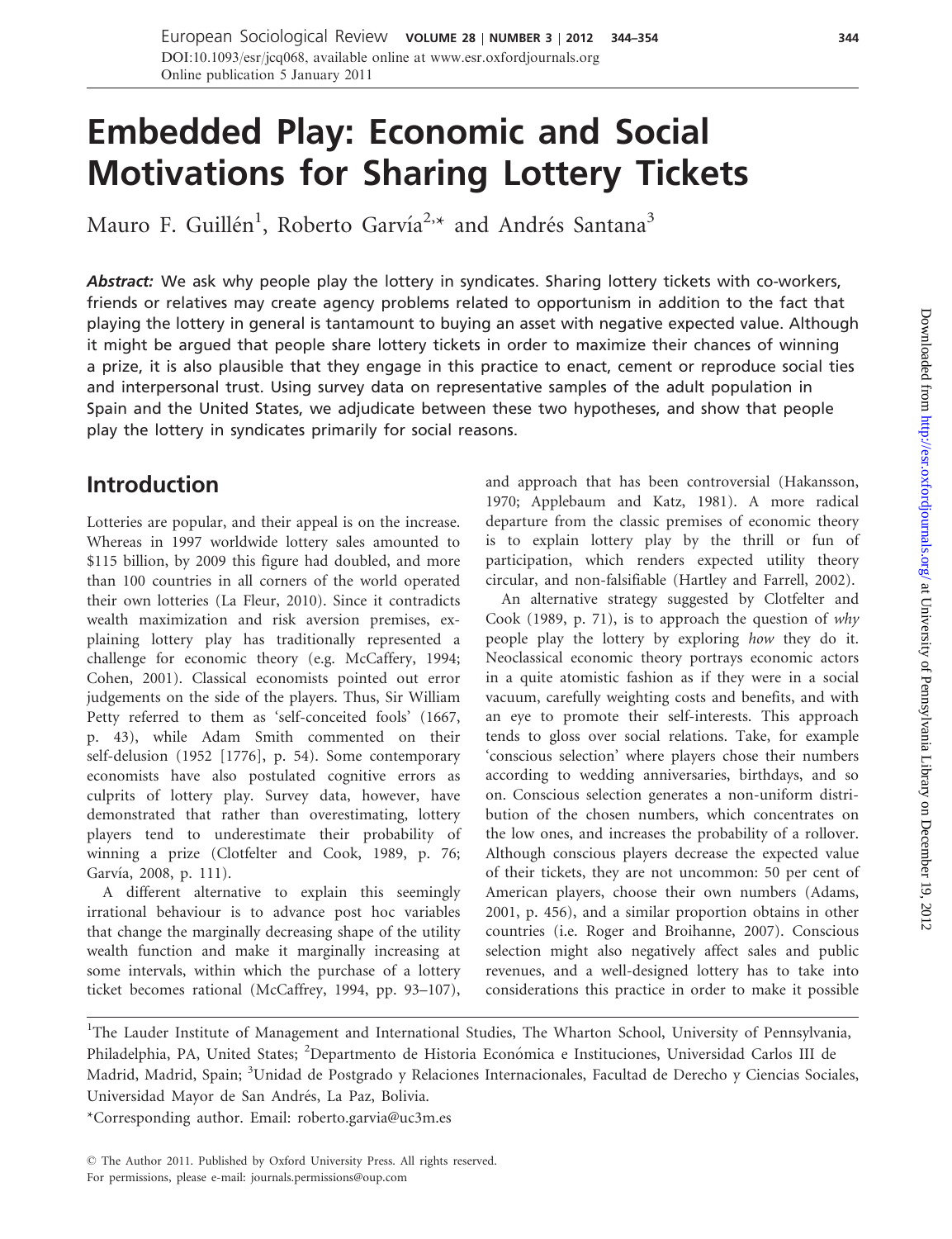that rollovers take place with optimal regularity (Walker, 1998; Farrell et al., 2000; Walker and Young, 2001; Roger, 2011). Conscious selection is a good example of the approach to economic behaviour of the new economic sociology because the lottery ticket becomes an 'object infused with symbols meaningful to [the player], and often to members of his or her primary network of social relations' (Adams, 2001, p. 456), and it illustrates that economic action is carried out by actors embedded in networks of social relations (Granovetter, 1985, 2002; Guillén et al., 2005).

A more distinctive example of embeddedness, or the impact of social relations on lottery play is syndicate play, a social practice by which a group of people share a lottery ticket. Syndicating is popular: 10 per cent of Germans, 12 per cent of Americans, 22 per cent of Britons and 33 per cent of Spaniards regularly share a ticket with other people. During Christmas, a whopping three in four Spaniards share tickets.<sup>1</sup> Syndicate play does not take place among strangers, but within primary networks of social relations. Thus, 61 per cent of American syndicate players share their tickets with coworkers, 25 per cent with friends, and 9 per cent with relatives, whereas only 5 per cent share their tickets with other, more socially distant people. This pattern is similar in Spain and the UK. $2$ 

More significantly, syndicate play can substantially affect participation rates and have a clear impact on the size and composition of lottery markets (Garvía, 2007). This depends on the extent to which sharing lottery tickets is a self-sustaining practice and does not operate as a substitute for individual play. Survey data on Spanish syndicate players clearly show that this is the case. When asked what would they do if their syndicates dismantled, 54 per cent of Spanish syndicate players answered they would stop playing the lottery altogether, 31 per cent claimed that they would keep on playing individually, though spending less money, while only 15 per cent maintained that they would play individually the same amount of money they were currently playing within their syndicates. If we combine the expenses that these players are making solely for the purpose of playing with members of their social networks, and not for the sake of playing itself, they amount to 23 per cent of total lottery sales in Spain.<sup>3</sup>

Popular and economically relevant as it is, syndicating can hardly be incorporated into classical, let alone contemporary, functionalist, or strain-management sociological explanations of lottery play. Sociologists have also had trouble explaining this phenomenon. Classical sociologists such as Marx (1963, pp. 84–85), Pareto (1980), and Simmel (1990), brushed aside lottery play as a deviant and delusional practice, while current sociological explanations based on social structure, economic or social strain, mobility barriers, or religious values (Bloch, 1951; Tec, 1964; Devereux, [1949] 1980; Nibert, 2000) have neglected the embedded dimension of lottery play, and focused on the characteristics of players rather than on playing practices (see, however, Adams, 1996, 2001; Light, 1977; Beckert and Lutter, 2007).

Sharing a lottery ticket with other people also reduces the expected value of a bet, since this practice is always open to opportunistic behaviour. In March 2004, for example, an engaged British couple won a jackpot of £3-million, and after learning about their luck, the man cancelled the wedding, moved out, and took off with the winnings. Similarly, after being challenged by one of her coworkers, an administrative head of a British company admitted that she had been pocketing the syndicate's weekly shares of her colleagues for 5 years. In another example, the members of a Spanish syndicate who had been playing together for 20 years ended up suing the syndicate's collector, who refused to share the prize claiming that the winning ticket was his and not the syndicate's. $4$  In other words, if in purely mathematical terms, the expected value of a lottery ticket is exactly the same whether it is shared or played individually, this is only true if the probability of deception is zero. However, syndicates are mainly composed of members of primary social networks, where trustworthiness can be better checked and the probability of deception reduced.

In this article, we use survey data to explore the economic and social factors behind syndicate play. Given that syndicating is a social practice subject to opportunism, it can be argued that the risk syndicate players take when playing with members of their social networks is the price they pay for obtaining something else in return.

### Syndicate versus Individual Play: Social and Economic **Motivations**

From the point of view of economic sociology it can be argued that sharing a lottery ticket with relatives, friends or coworkers is much more than an impersonal or monetary transaction; it becomes a socially constructed practice that conveys social bonds, transforming, in terms of Zelizer's (1994, 2002) terminology, a lottery ticket from a purely economic asset, into a symbolic carrier of interpersonal ties.

We expect people who place a greater value on socializing with friends, family or coworkers to be more likely to engage in syndicate play. People are heterogeneous in terms of their propensity to engage in social intercourse and to attach a high value to it (Durkheim,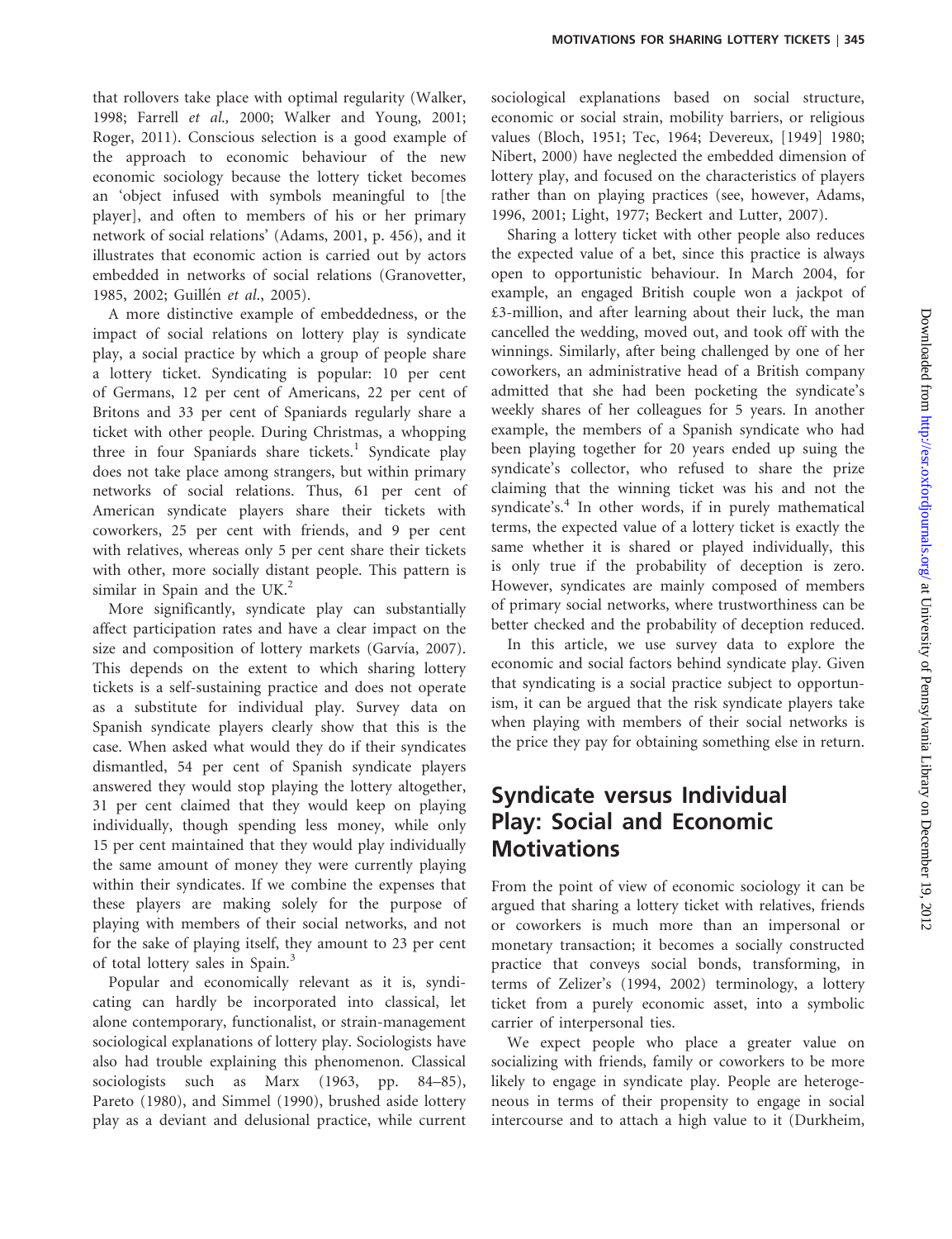1973, p. 149–163). Focus-group evidence on gambling among Spaniards can illustrate the social motivations leading people to syndicate.<sup>5</sup> In the words of one regular player, sharing a lottery ticket is 'an excuse for getting together with friends or family'. Another participant noted that it is a way of 'bonding'; yet another remarked 'It is a matter of sharing, of friendship. If I win, I also want you to win... (as well as) the mother of that guy, and that other guy too...'. Sharing a lottery ticket might thus become part of the chain of interaction rituals, a social encounter repeated periodically which is filled with symbolism and contributes to the coalescing of individuals into either social groupings of equals (e.g. friends, coworkers) or stratified arrangements like those present in the family or the employment relationship (Collins, 2004).

Another important aspect of the embedded dimension of syndicating is that it may generate pressure for people to conform to the practice when it is institutionalized and becomes value laden (Zuckerman, 2004). In the words of a young, occasional player: 'at Christmastime, you feel almost obligated to play with your coworkers'. To the extent that social pressures are internalized as part of the individual's value system (Simmel, 1950, pp. 379–395), then individuals are acting on their internalized norms attaching value to interactions with others who also see value in the practice of sharing a lottery ticket. Thus, we predict that:

Hypothesis 1  $(H_1)$ : The more people place value on socializing with friends, family or coworkers, the greater the likelihood of playing the lottery in groups versus individually.

From an economic perspective, however, syndicate play can be postulated as rational response to incentives and risks, and syndicate players as relatively risk-averse lottery players who combine their bets in order to improve their chances of winning a prize, although a smaller one. In this case, syndicating is tantamount to transforming a lottery with large prizes and small odds, into another one with smaller prizes but long odds (Cohen, 2001, p. 718). It is in particular this kind of economic rationale that lottery agencies employ to promote syndicate play. Thus, the UK National Lottery defines a syndicate as 'group of enlightened lottery players who know the huge benefit of swapping a share of the winnings for massively better chances of actually winning'.<sup>6</sup> Given these economic incentives favouring syndicate play, we predict that:

Hypothesis 2  $(H_2)$ : The more people see value in combining their bets in order to increase their odds of winning, the greater the likelihood of playing the lottery in groups versus individually.

#### Data and Methods

We test the social and economic motivations for sharing lottery tickets with public opinion survey data from Spain and the United States. The Spanish data survey, Euronet\_06, was conducted in June 2006 by a private pollster on behalf of the Spanish lottery administration. In order to obtain a representative, random sample of the Spanish population  $(N = 1,205,$  with sampling  $error \pm 2.8$  per cent, and confidence interval of 95.5 under  $p = q = 0.5$ , the sample was stratified according to the size of the population of the 17 Spanish regions plus Ceuta and Melilla, and respondents were randomly selected by random digit dialing (RDD), according to the distribution of age and gender in the Spanish population. From the original 1,205 observations, we lose 167 due to case-wise deletion of responses with missing values. There are no significant differences between these observations and the remaining 1,038 observations in terms of socio-demographic variables. Of the 1,038 remaining respondents, 802 play the lottery, and 236 do not, which enables us to analyse potential selfselection biases.

The questionnaire was designed and distributed by the Spanish National Lottery agency for market research purposes. We translated into Spanish the target questions about motives and attitudes towards gambling included in the American survey (see below) and persuaded the Spanish National Lottery agency to add them to the Spanish questionnaire. In order to ensure the comparability of the US and Spanish surveys, the latter does not include questions regarding the Christmas lottery, when, as we mentioned above, three quarters of the Spanish population share lottery tickets. Finally, whereas the Spanish survey lets us test both social  $(H_1)$ and economic  $(H_2)$  motivations, the American questionnaire does not include any item that could be used as an indicator to test  $H<sub>2</sub>$ .

The American data come from the Gambling Impact Study, 1997-1999, available from ICPSR.<sup>7</sup> The RDD section of the individual survey focuses on the participation in, and social effects of, all kinds of gambling in American society. The RDD section comprises a total of 2,417 individual responses corresponding to a representative sample of American households. We lose 325 observations due to case-wise deletion of responses with missing values. There are no significant differences between these observations and the remaining 2,092 observations for analysis in terms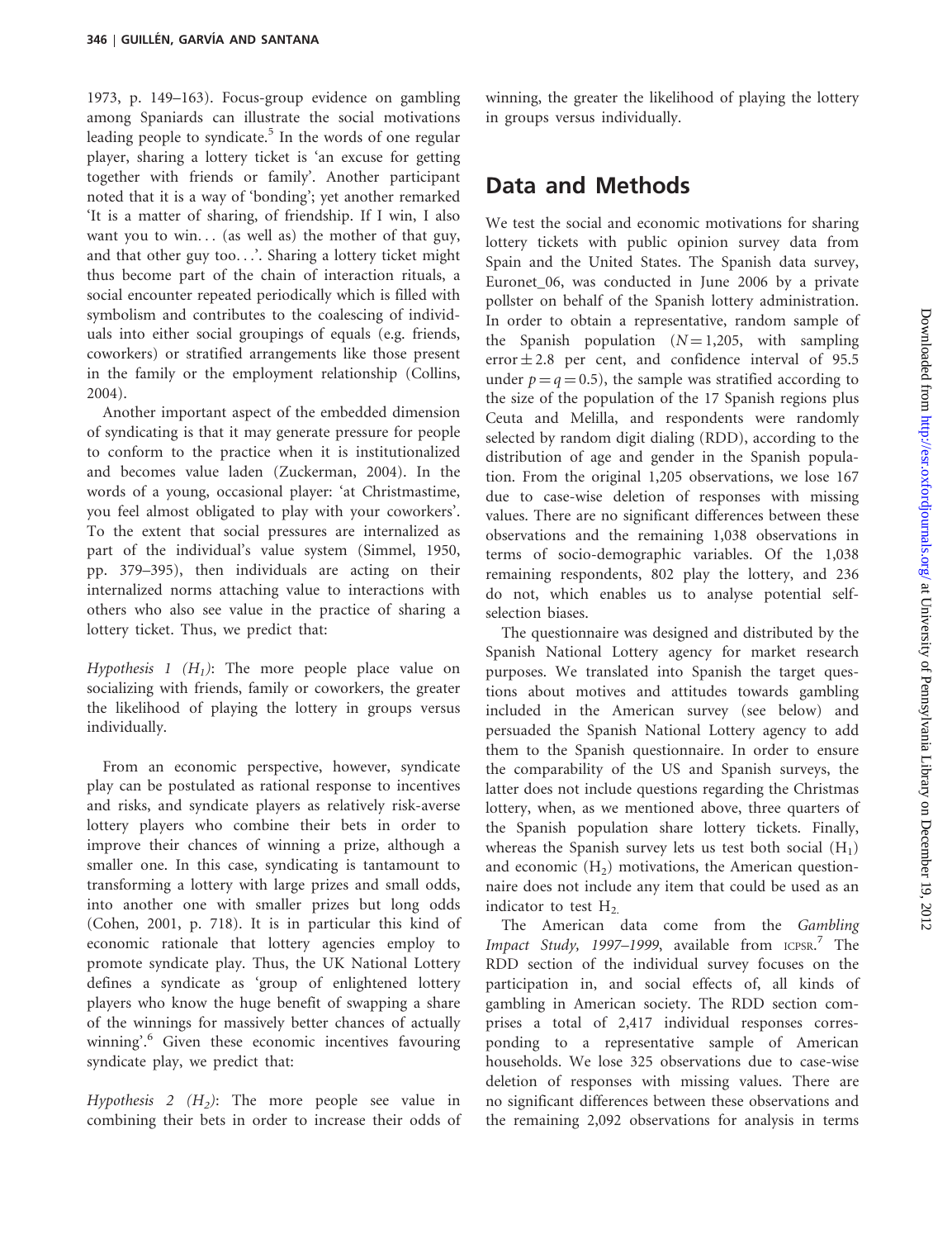of socio-demographic variables. Of the 2,092 respondents, 876 play the lottery, and 1,216 do not, which enables us to analyse potential self-selection biases.

#### Variable Definitions: Spanish Survey

In the Spanish sample, the dependent variable, SYNDICATE, is dichotomous, taking a value of 1 if the interviewee plays with other people at least half of the lotteries he regularly plays, and 0 if the interviewee plays the lottery individually more often than as part of a syndicate.

We measure attitudes towards lottery playing with a series of ordinal variables to which respondents had to indicate the extent of their agreement within the four-point scale: (i) strongly disagree, (ii) disagree, (iii) agree, and (iv) strongly agree: WASTE ('playing lotteries is a waste of time and money'); EXTRAMONEY ('playing the lottery is a means of making extra money'); FUN ('playing the lottery is fun, as it is to participate in any other game'); IMMORAL ('playing the lottery is immoral'); and SOCIABILITY ('playing the lottery is a means to share something with somebody else'). Per  $H_1$ , we expect SOCIABILITY to increase the likelihood of syndicate play, and include the other attitudinal measures as control variables. Finally, in order to test  $H_2$ , we use the variable RISKAVERSION, which takes a value of  $-1$ when the interviewee prefers lotteries for small odds and big prizes; 0 if the respondent is indifferent; and 1 if the interviewee prefers lotteries with long odds but small prizes. For  $H_2$  to hold true, RISKAVERSION should be positively associated with SYNDICATE.

We also include in our analyses the usual sociodemographic variables: gender (FEMALE) in order to control for the finding that men display slightly higher levels of generalized social trust than women (Norris and Inglehart, 2003), although in the Spanish case the difference is not statistically significant (Fundación BBVA, 2006, pp. 11–12); EDUCATION, given its link to interpersonal trust (Uslaner, 2002, pp. 84–86; Delhey and Newton, 2003); INCOME, in order to address the possibility that people are heterogeneous in their response to lottery prices; AGE, given the evidence that associational membership and social connections decline with it (Glaeser, Laibson and Sacerdote, 2002); UNEMPLOYMENT status, given that it might be associated with social exclusion and psychological distress (Jones and Addams, 1991; Hannan, 1999; see, however, Winkelmann, 2006); and RETIREMENT status, since it can be presumed that, once detached from their working community, retired people are comparatively less prone to syndicate than those who are still working. Tables 1 and 2 report the descriptive statistics and correlations, which are generally low.

|  | Table 1 Descriptive statistics (Spain), $N = 802$ |  |
|--|---------------------------------------------------|--|
|--|---------------------------------------------------|--|

|                      | Min.     | Max.           | Mean (SE)         |
|----------------------|----------|----------------|-------------------|
| <b>SYNDICATE</b>     | 0        | 1              | 0.322(0.017)      |
| FEMALE               | 0        | 1              | 0.479(0.018)      |
| <b>EDUCATION</b>     | 1        | 7              | 4.531 (0.055)     |
| AGEC                 | 21.5     | 75             | 46.539 (0.592)    |
| AGEC2                | 462.25   | 5625           | 2446.411 (58.591) |
| <b>UNEMPLOYED</b>    | $\Omega$ | 1              | 0.046(0.007)      |
| RETIRED              | 0        | 1              | 0.187(0.014)      |
| <b>INCOME</b>        | 1        | 8              | 3.733(0.063)      |
| <b>SOCIABILITY</b>   | 1        | 4              | 2.727(0.030)      |
| <b>RISKAVERSION</b>  | $-1$     | 1              | 0.069(0.032)      |
| <b>EXTRAMONEY</b>    | 1        | 4              | 2.929 (0.028)     |
| <b>IMMORAL</b>       | 0        | $\overline{c}$ | 0.509(0.025)      |
| Fun                  | 1        | 4              | 2.377(0.031)      |
| <b>WASTE</b>         | 1        | 4              | 2.363(0.032)      |
| <b>ECONDEPENDENT</b> | 0        | 1              | 0.225(0.013)      |
| NOTLABOR             | 0        | 1              | 0.373(0.017)      |
| P <sub>IAY</sub>     | 0        |                | 0.773(0.013)      |

Note: Mean and SE for ECONDEPENDENT and PLAY are for  $N = 1038$ , as in Table 5, Model 3.

Source: EuroNet\_06.

#### Variable Definitions: US Survey

The American survey differs from the Spanish one in that in the latter SYNDICATE refers to players who syndicate at least half of the lottery tickets they regularly play, while in the former it refers to players who shared any lotto kind of lottery (i.e. excluding scratch or instant lotteries) at least once in the last month (with a value of 1 if the respondent did, and zero otherwise). Also, whereas in the Spanish case responses regarding attitudinal variables (SOCIABILITY, EXTRAMONEY, WASTE, FUN, and IMMORAL) are available for the whole sample and exclusively refer to lottery play, in the American survey WASTE is not available, and, with the exception of IMMORAL, the remaining attitudinal variables (SOCIABILITY, EXTRAMONEY, and FUN) were filtered only to respondents who in the previous year participated in any kind of game included in the questionnaire (lotteries, casino, bingo, sports pools, on/off track betting, and others), and refer to their attitudes regarding their gambling behaviour, but not specifically to their lottery play. Thus, in the American case only people who played some game where asked to say the extent to which 'socializing with friends or family', 'earning extra money', or 'the excitement or challenge' (with answers on the same four-point scale as in the Spanish survey) was important for playing the games they played. This means, first, that SOCIABILITY, EXTRAMONEY, and FUN could not be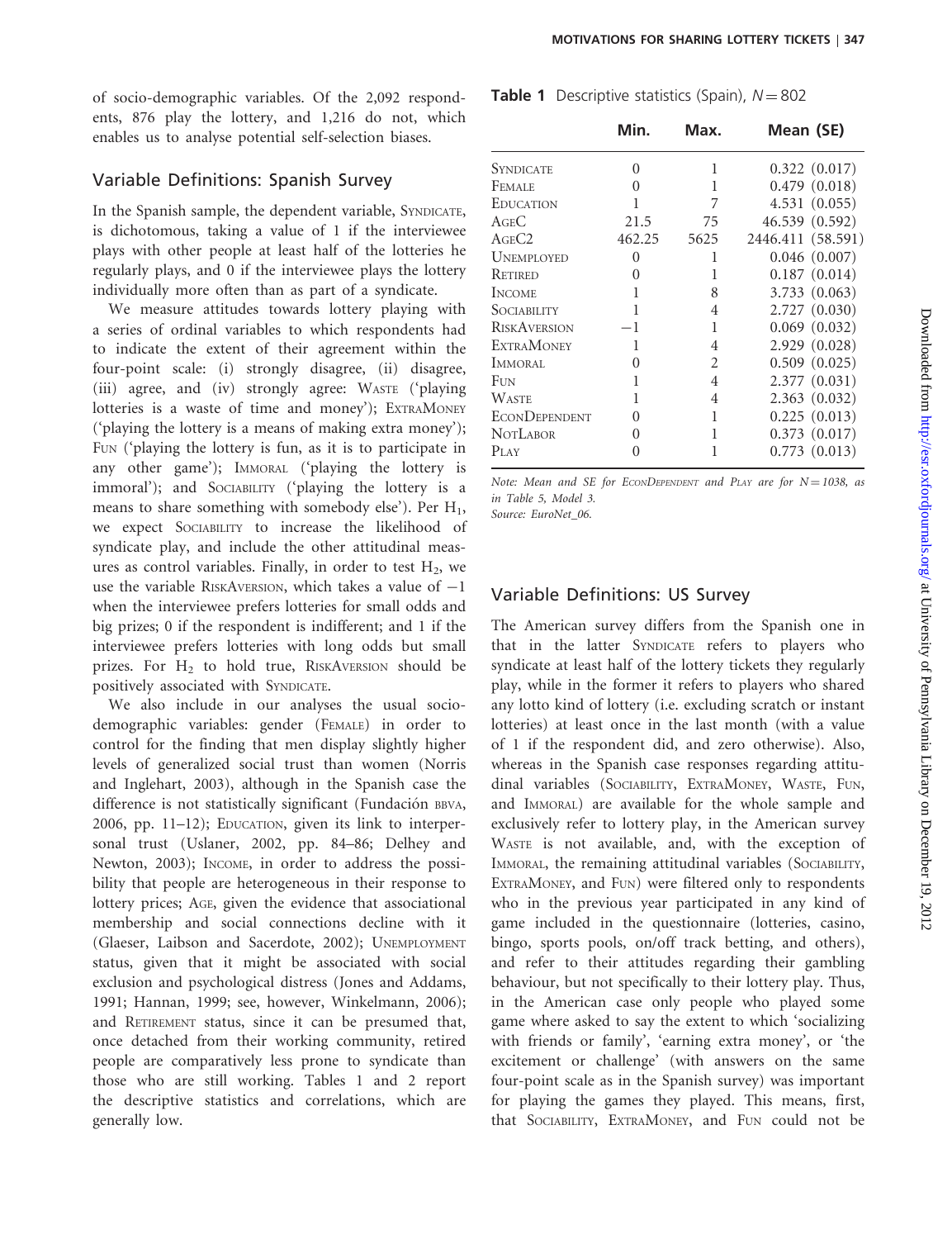|                                                 |                 |              |          |       |                                                                                                                   |          |       |          |          |       |                                                                                                                                                                                                                                                                                                                                   |               |       |              |                                               |                                                                                              | $-0.130$   |
|-------------------------------------------------|-----------------|--------------|----------|-------|-------------------------------------------------------------------------------------------------------------------|----------|-------|----------|----------|-------|-----------------------------------------------------------------------------------------------------------------------------------------------------------------------------------------------------------------------------------------------------------------------------------------------------------------------------------|---------------|-------|--------------|-----------------------------------------------|----------------------------------------------------------------------------------------------|------------|
| ECONDEPENDENT NOTLABOR PLAY                     |                 |              |          |       |                                                                                                                   |          |       |          |          |       |                                                                                                                                                                                                                                                                                                                                   |               |       |              | $\overline{a}$                                | $0.620$<br>$-0.175$                                                                          |            |
| <b>WASTE</b>                                    |                 |              |          |       |                                                                                                                   |          |       |          |          |       |                                                                                                                                                                                                                                                                                                                                   |               |       |              | $\begin{array}{c} 0.063 \\ 0.114 \end{array}$ |                                                                                              | $-0.112$   |
|                                                 |                 |              |          |       |                                                                                                                   |          |       |          |          |       |                                                                                                                                                                                                                                                                                                                                   |               |       |              |                                               | $-0.204$<br>$0.062$<br>$0.119$<br>$0.137$                                                    |            |
|                                                 |                 |              |          |       |                                                                                                                   |          |       |          |          |       |                                                                                                                                                                                                                                                                                                                                   |               |       |              |                                               | $\begin{array}{c} 1 \\ -0.020 \\ 0.265 \\ 0.116 \\ 0.202 \\ 0.000 \end{array}$               |            |
|                                                 |                 |              |          |       |                                                                                                                   |          |       |          |          |       |                                                                                                                                                                                                                                                                                                                                   |               |       |              |                                               | $\begin{array}{c} 1 \\ -0.063 \\ 0.149 \\ -0.139 \\ 0.068 \\ 0.021 \\ 0.0104 \\ \end{array}$ |            |
| SOCIABILITY RISKAVERSION EXTRAMONEY IMMORAL FUN |                 |              |          |       |                                                                                                                   |          |       |          |          |       | $\begin{array}{r} 1 \\ -0.073 \\ -0.021 \\ 0.076 \\ 0.086 \\ 0.083 \\ 0.063 \\ 0.004 \end{array}$                                                                                                                                                                                                                                 |               |       |              |                                               |                                                                                              |            |
|                                                 |                 |              |          |       |                                                                                                                   |          |       |          |          |       | $\begin{array}{c} 1 \\ 0.047 \\ 0.050 \\ -0.035 \\ 0.267 \\ -0.163 \\ -0.033 \\ 0.003 \\ -0.003 \\ 0.002 \\ 0.003 \\ \end{array}$                                                                                                                                                                                                 |               |       |              |                                               |                                                                                              |            |
| <b>INCOME</b>                                   |                 |              |          |       |                                                                                                                   |          |       |          |          |       | $\begin{array}{l} 0.007 \\ -0.073 \\ -0.028 \\ -0.125 \\ -0.039 \\ -0.046 \\ -0.348 \\ -0.049 \\ -0.348 \\ -0.091 \\ \end{array}$                                                                                                                                                                                                 |               |       |              |                                               |                                                                                              |            |
|                                                 |                 |              |          |       |                                                                                                                   |          |       |          |          |       | $\begin{array}{c} 1 \\ -0.298 \\ -0.031 \\ -0.042 \\ -0.042 \\ 0.136 \\ -0.086 \\ 0.072 \\ 0.024 \\ -0.030 \\ 0.024 \\ 0.024 \end{array}$                                                                                                                                                                                         |               |       |              |                                               |                                                                                              |            |
| <b>UNEMPLOYED RETIRED</b>                       |                 |              |          |       |                                                                                                                   |          | 0.106 |          |          |       | 084<br>0.014<br>0.003<br>0.013<br>0.009<br>0.015<br>0.170                                                                                                                                                                                                                                                                         |               |       |              |                                               |                                                                                              | 0.025      |
| AGEC2                                           |                 |              |          |       |                                                                                                                   | $-0.089$ | 0.658 | $-0.384$ | $-0.040$ | 0.012 | $-0.076$                                                                                                                                                                                                                                                                                                                          | 0.155         | 0.013 | 0.11         | 0.015                                         | 0.543                                                                                        | 0.001      |
| AGEC                                            |                 |              |          |       |                                                                                                                   |          |       |          |          |       | $\begin{array}{c} 0.985 \\ -0.081 \\ -0.051 \\ -0.051 \\ -0.057 \\ -0.057 \\ -0.030 \\ -0.030 \\ -0.030 \\ -0.020 \\ -0.023 \\ -0.033 \\ -0.033 \\ -0.033 \\ -0.033 \\ -0.033 \\ -0.033 \\ -0.033 \\ -0.033 \\ -0.033 \\ -0.033 \\ -0.033 \\ -0.033 \\ -0.033 \\ -0.033 \\ -0.033 \\ -0.033 \\ -0.033 \\ -0.033 \\ -0.033 \\ -0.$ |               |       |              |                                               |                                                                                              | 0.021      |
| <b>SYNDICATE FEMALE EDUCATION</b>               |                 |              |          | 0.364 |                                                                                                                   |          |       |          |          |       | $\begin{array}{l} 7.171 \\ -0.003 \\ -0.469 \\ -0.003 \\ -0.004 \\ -0.000 \\ -0.000 \\ -0.000 \\ -0.000 \\ -0.000 \\ -0.000 \\ -0.000 \\ -0.000 \\ -0.000 \\ -0.000 \\ -0.000 \\ -0.000 \\ -0.000 \\ -0.000 \\ -0.000 \\ -0.000 \\ -0.000 \\ -0.000 \\ -0.000 \\ -0.000 \\ -0.000 \\ -0.000 \\ -0.000 \\ -0.000 \\ -0.000 \\ -0.$ |               |       |              |                                               |                                                                                              | 0.020      |
|                                                 |                 |              |          |       |                                                                                                                   |          |       |          |          |       | $\begin{array}{r} 10000\\ -00000\\ -00000\\ -00000\\ -00000\\ -00000\\ -00000\\ -00000\\ -00000\\ -00000\\ -00000\\ -00000\\ -00000\\ -00000\\ -00000\\ -00000\\ -00000\\ -00000\\ -00000\\ -00000\\ -00000\\ -00000\\ -00000\\ -00000\\ -00000\\ -00000\\ -00000\\ -00000\\ -00000\\ -00000\\ -00$                               |               |       |              |                                               |                                                                                              | $-0.075$   |
|                                                 |                 |              |          |       |                                                                                                                   |          |       |          |          |       | $\begin{array}{r} 0.168 \\ 0.159 \\ -0.227 \\ -0.306 \\ -0.037 \\ -0.037 \\ -0.037 \\ -0.037 \\ -0.037 \\ -0.037 \\ -0.037 \\ -0.030 \\ -0.030 \\ -0.030 \\ -0.030 \\ -0.030 \\ -0.030 \\ -0.030 \\ -0.030 \\ -0.030 \\ -0.030 \\ -0.030 \\ -0.030 \\ -0.030 \\ -0.030 \\ -0.030 \\ -0.030 \\ -0.030 \\ -0.030 \\ -0.030 \\ -0.$  |               |       |              | $0.021$<br>$-0.111$                           |                                                                                              |            |
|                                                 | <b>YNDICATE</b> | <b>EMALE</b> | DUCATION |       | AGEC<br>AGEC2<br>UNEMPLOYED<br>UNEMPLOYED<br>RETIRED<br>NOOABILITY<br>SOCLABILITY<br>RETRAVERSION<br>RETRAVERSION |          |       |          |          |       |                                                                                                                                                                                                                                                                                                                                   | <b>MMORAL</b> | $FUN$ | <b>WASTE</b> | CONDEPENDENT                                  | <b>VOTLABOR</b>                                                                              | <b>AVI</b> |

|                   | Min.              | Max. | Mean (SE)         |
|-------------------|-------------------|------|-------------------|
| <b>SYNDICATE</b>  | 0                 | 1    | 0.217(0.015)      |
| FEMALE            | $\theta$          | 1    | 0.468(0.018)      |
| EDUCATION         | $\mathfrak{D}$    | 8    | 5.514(0.061)      |
| AGEC              | 23.5              | 75   | 44.648 (0.594)    |
| AGEC2             | 552.25            | 5625 | 2248.269 (58.271) |
| NOTLABOR          | 0                 |      | 0.235(0.015)      |
| <b>INCOME</b>     | 1                 | 4    | 2.301(0.035)      |
| <b>RACEW</b>      | 0                 |      | 0.725(0.017)      |
| SOCIABILITY       |                   | 4    | 2.083(0.037)      |
| <b>EXTRAMONEY</b> |                   | 4    | 2.927(0.035)      |
| <b>IMMORAL</b>    | 1                 | 5    | 3.086(0.028)      |
| Fun               | 1                 | 4    | 2.207(0.033)      |
| <b>NGAMES</b>     | $\mathbf{\Omega}$ | 8    | 1.337(0.057)      |
| LOTSTATERES       | $\mathbf{\Omega}$ |      | 0.863(0.008)      |
| $P_{\text{LAY}}$  |                   |      | 0.418(0.012)      |

Source: Gambling Impact Study, 1997–1999.

Note: Mean and SEs for LOTSTATERES and PLAY are for  $N = 2092$ , as in Table 6, Model 3.

introduced to predict lottery play, unlike in the Spanish case, and second, that responses to these latter variables might be contaminated by the respondents' participation in other games. 8

As for the controls, we included the same sociodemographic variables used in the Spanish case, with the addition of race (with RACEW equal to 1 for whites; and 0 otherwise), residence in a lottery state (LOT STATE RES , equal to 1 for lottery state residents; and 0 otherwise), and the dichotomous variable NOT LABOR (equal to 1 if the interviewee is not working or in the labour force; and 0 otherwise), which substitutes for UNEMPLOYMENT and RETIRED in the Spanish survey. Tables 3 and 4 present the descriptive statistics and the correlation matrix for the US data. A full description of both the Spanish and American variables are available under request to the first author.

#### **Results**

Source: EuroNet\_06.

Source: EuroNet\_06.

Table 5 reports the estimates from probit models using the Spanish survey data. The dependent variable is whether the respondent plays the lottery in syndicates or not. Model 1 presents the results with the sociodemographic control variables only. Women, better educated, and either young or old people are more likely to play the lottery in syndicates than other types of people. We did not find significant effects for unemployed or retired people, or for income. Model 2 adds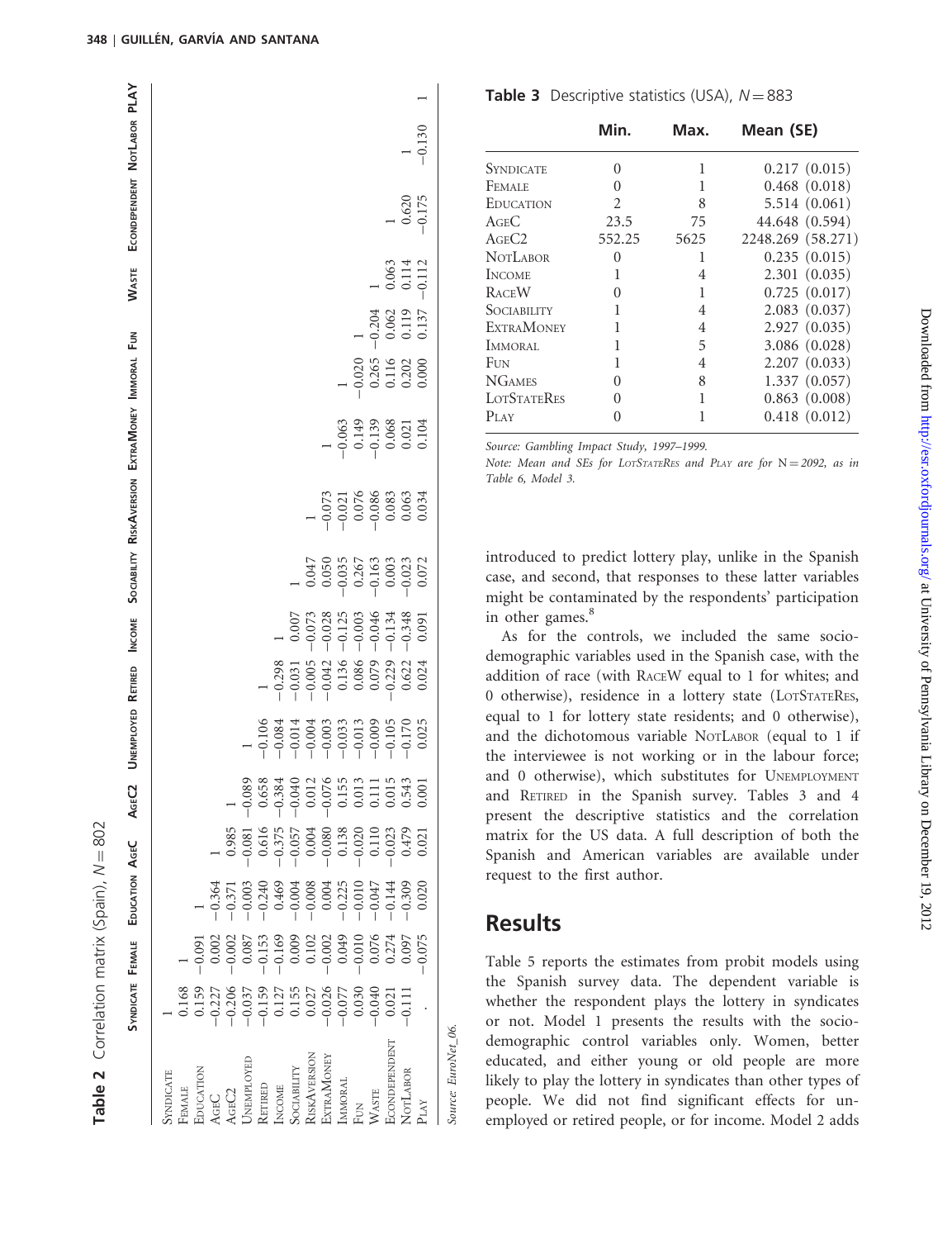| Ω<br>α<br>)<br>) |
|------------------|
|                  |
|                  |
|                  |
|                  |
|                  |
|                  |
|                  |
| Ò                |
|                  |
|                  |
|                  |
|                  |
|                  |
|                  |
| ה הדרו           |
|                  |
|                  |
|                  |
|                  |
| Orralation       |
|                  |
| 1                |
|                  |
|                  |
| I                |
|                  |
|                  |
| 4                |
|                  |
|                  |
|                  |
|                  |
|                  |

 $\sim$ 

NGAMES LOTSTATERES PLAY SYNDICATE FEMALE EDUCATION AGEC AGEC2 NOTLABOR INCOME RACEW SOCIABILITY EXTRAMONEY IMMORAL FUN NGAMES LOTSTATERES PLAY AGEC2 NOTLABOR INCOME RACEW SOCIABILITY EXTRAMONEY IMMORAL FUN SYNDICATE FEMALE EDUCATION AGEC

| <b>YNDICATE</b>                                                                       |                                                                                                                                                                                                                                                                                                                              |                                                                                                                                                                                                                                                                                                                       |                                                                                                                                        |                                                                                                                                                                            |                                                                                                                                                                                                                                                                                                                                     |                                                                                                               |                                                                                                        |                                                                                         |                                                        |                                                                         |                                                              |                    |                   |  |
|---------------------------------------------------------------------------------------|------------------------------------------------------------------------------------------------------------------------------------------------------------------------------------------------------------------------------------------------------------------------------------------------------------------------------|-----------------------------------------------------------------------------------------------------------------------------------------------------------------------------------------------------------------------------------------------------------------------------------------------------------------------|----------------------------------------------------------------------------------------------------------------------------------------|----------------------------------------------------------------------------------------------------------------------------------------------------------------------------|-------------------------------------------------------------------------------------------------------------------------------------------------------------------------------------------------------------------------------------------------------------------------------------------------------------------------------------|---------------------------------------------------------------------------------------------------------------|--------------------------------------------------------------------------------------------------------|-----------------------------------------------------------------------------------------|--------------------------------------------------------|-------------------------------------------------------------------------|--------------------------------------------------------------|--------------------|-------------------|--|
| <b>FIMALE</b>                                                                         | $\begin{array}{c} 1.035 \\ 0.078 \\ 0.078 \\ 0.130 \\ -0.138 \\ 0.035 \\ -0.138 \\ 0.033 \\ -0.033 \\ -0.033 \\ -0.033 \\ -0.033 \\ -0.167 \\ -0.167 \\ -0.167 \\ -0.167 \\ -0.167 \\ -0.167 \\ -0.167 \\ -0.167 \\ -0.167 \\ -0.167 \\ -0.167 \\ -0.167 \\ -0.167 \\ -0.167 \\ -0.167 \\ -0.167 \\ -0.167 \\ -0.167 \\ -0.$ |                                                                                                                                                                                                                                                                                                                       |                                                                                                                                        |                                                                                                                                                                            |                                                                                                                                                                                                                                                                                                                                     |                                                                                                               |                                                                                                        |                                                                                         |                                                        |                                                                         |                                                              |                    |                   |  |
| <b>IDUCATION</b>                                                                      |                                                                                                                                                                                                                                                                                                                              |                                                                                                                                                                                                                                                                                                                       |                                                                                                                                        |                                                                                                                                                                            |                                                                                                                                                                                                                                                                                                                                     |                                                                                                               |                                                                                                        |                                                                                         |                                                        |                                                                         |                                                              |                    |                   |  |
|                                                                                       |                                                                                                                                                                                                                                                                                                                              |                                                                                                                                                                                                                                                                                                                       |                                                                                                                                        |                                                                                                                                                                            |                                                                                                                                                                                                                                                                                                                                     |                                                                                                               |                                                                                                        |                                                                                         |                                                        |                                                                         |                                                              |                    |                   |  |
| AgeC<br>AgeC2<br>NotLabor<br>Ncome<br>NaceW<br>Recability<br>Sociability<br>EvraMoney |                                                                                                                                                                                                                                                                                                                              |                                                                                                                                                                                                                                                                                                                       | $\begin{array}{r} 1 \\ 0.986 \\ 0.532 \\ 0.196 \\ 0.072 \\ 0.075 \\ 0.075 \\ 0.044 \\ 0.036 \\ 0.072 \\ 0.036 \\ 0.072 \\ \end{array}$ |                                                                                                                                                                            |                                                                                                                                                                                                                                                                                                                                     |                                                                                                               |                                                                                                        |                                                                                         |                                                        |                                                                         |                                                              |                    |                   |  |
|                                                                                       |                                                                                                                                                                                                                                                                                                                              |                                                                                                                                                                                                                                                                                                                       |                                                                                                                                        |                                                                                                                                                                            |                                                                                                                                                                                                                                                                                                                                     |                                                                                                               |                                                                                                        |                                                                                         |                                                        |                                                                         |                                                              |                    |                   |  |
|                                                                                       |                                                                                                                                                                                                                                                                                                                              |                                                                                                                                                                                                                                                                                                                       |                                                                                                                                        |                                                                                                                                                                            |                                                                                                                                                                                                                                                                                                                                     |                                                                                                               |                                                                                                        |                                                                                         |                                                        |                                                                         |                                                              |                    |                   |  |
|                                                                                       |                                                                                                                                                                                                                                                                                                                              |                                                                                                                                                                                                                                                                                                                       |                                                                                                                                        | $\begin{array}{r} 1 \\ 0.576 \\ 0.231 \\ 0.062 \\ 0.069 \\ 0.074 \\ 0.044 \\ 0.096 \\ 0.009 \\ 0.004 \\ 0.008 \\ 0.008 \\ 0.008 \\ 0.008 \\ 0.008 \\ 0.008 \\ \end{array}$ | $\begin{array}{c} 1 \\ -0.289 \\ -0.034 \\ -0.017 \\ -0.017 \\ -0.033 \\ -0.033 \\ -0.033 \\ -0.004 \\ -0.004 \\ -0.004 \\ -0.004 \\ -0.004 \\ -0.004 \\ -0.004 \\ -0.004 \\ -0.004 \\ -0.004 \\ -0.004 \\ -0.004 \\ -0.004 \\ -0.004 \\ -0.004 \\ -0.004 \\ -0.004 \\ -0.004 \\ -0.004 \\ -0.004 \\ -0.004 \\ -0.004 \\ -0.004 \\$ | $\begin{array}{r} 1 \\ 0.085 \\ 0.057 \\ 0.057 \\ 0.008 \\ 0.008 \\ 0.0124 \\ 0.005 \\ 0.0069 \\ \end{array}$ |                                                                                                        |                                                                                         |                                                        |                                                                         |                                                              |                    |                   |  |
|                                                                                       |                                                                                                                                                                                                                                                                                                                              |                                                                                                                                                                                                                                                                                                                       |                                                                                                                                        |                                                                                                                                                                            |                                                                                                                                                                                                                                                                                                                                     |                                                                                                               |                                                                                                        |                                                                                         |                                                        |                                                                         |                                                              |                    |                   |  |
|                                                                                       |                                                                                                                                                                                                                                                                                                                              |                                                                                                                                                                                                                                                                                                                       |                                                                                                                                        |                                                                                                                                                                            |                                                                                                                                                                                                                                                                                                                                     |                                                                                                               |                                                                                                        |                                                                                         |                                                        |                                                                         |                                                              |                    |                   |  |
|                                                                                       |                                                                                                                                                                                                                                                                                                                              |                                                                                                                                                                                                                                                                                                                       |                                                                                                                                        |                                                                                                                                                                            |                                                                                                                                                                                                                                                                                                                                     |                                                                                                               | $\begin{array}{c} 1 \\ -0.066 \\ -0.101 \\ -0.018 \\ 0.075 \\ -0.001 \\ 0.004 \\ 0.004 \\ \end{array}$ | $\begin{array}{c} 1 \\ 0.043 \\ 0.098 \\ 0.259 \\ 0.324 \\ 0.043 \\ -0.143 \end{array}$ | $-0.047$<br>$-0.322$<br>$-0.001$<br>$-0.0033$<br>0.155 |                                                                         |                                                              |                    |                   |  |
|                                                                                       |                                                                                                                                                                                                                                                                                                                              |                                                                                                                                                                                                                                                                                                                       |                                                                                                                                        |                                                                                                                                                                            |                                                                                                                                                                                                                                                                                                                                     |                                                                                                               |                                                                                                        |                                                                                         |                                                        |                                                                         |                                                              |                    |                   |  |
| <b>JGAMES</b>                                                                         |                                                                                                                                                                                                                                                                                                                              |                                                                                                                                                                                                                                                                                                                       |                                                                                                                                        |                                                                                                                                                                            |                                                                                                                                                                                                                                                                                                                                     |                                                                                                               |                                                                                                        |                                                                                         |                                                        |                                                                         |                                                              |                    |                   |  |
| OTSTATERES                                                                            |                                                                                                                                                                                                                                                                                                                              |                                                                                                                                                                                                                                                                                                                       |                                                                                                                                        |                                                                                                                                                                            |                                                                                                                                                                                                                                                                                                                                     |                                                                                                               |                                                                                                        |                                                                                         |                                                        | $\begin{array}{c} 1 \\ -0.238 \\ -0.156 \\ 0.090 \\ -0.017 \end{array}$ | $\begin{array}{c} 1 \\ 0.305 \\ -0.025 \\ 0.009 \end{array}$ | $\frac{1}{-0.029}$ |                   |  |
| <b>NTI</b>                                                                            |                                                                                                                                                                                                                                                                                                                              | $\begin{array}{r} 1,039 \\ -9,0328 \\ -9,0036 \\ -9,0036 \\ -9,0036 \\ -9,0036 \\ -9,0036 \\ -9,0036 \\ -9,0036 \\ -9,0036 \\ -9,0036 \\ -9,0036 \\ -9,0036 \\ -9,0036 \\ -9,0036 \\ -9,0036 \\ -9,0036 \\ -9,0036 \\ -9,0036 \\ -9,0036 \\ -9,0036 \\ -9,0036 \\ -9,0036 \\ -9,0036 \\ -9,0036 \\ -9,0036 \\ -9,003$ |                                                                                                                                        |                                                                                                                                                                            |                                                                                                                                                                                                                                                                                                                                     |                                                                                                               |                                                                                                        |                                                                                         |                                                        |                                                                         |                                                              |                    | $\frac{1}{2.173}$ |  |
| Source: Gambling Impact Study, 1997-1999.                                             |                                                                                                                                                                                                                                                                                                                              |                                                                                                                                                                                                                                                                                                                       |                                                                                                                                        |                                                                                                                                                                            |                                                                                                                                                                                                                                                                                                                                     |                                                                                                               |                                                                                                        |                                                                                         |                                                        |                                                                         |                                                              |                    |                   |  |

Note: Data for PLAY and for LOTSTATERES have been calculated for  $N = 2092$ , as in Table 6, Model 3.

Note: Data for PLAY and

for LOTSTATERES have been calculated for  $N = 2092$ , as in Table 6, Model 3.

the hypothesized variables. We find strong support for the prediction that people who place value on socializing with relatives, friends, or coworkers are more likely to play the lottery in syndicates  $(H_1)$ . We find no evidence indicating that economic considerations such as risk aversion or monetary rewards are at play  $(H_2)$ . Model 3 takes into consideration the possibility that the subsample of lottery players differs systematically from the subsample of non-players due to self-selection. We estimated a two-stage bivariate probit model in which the first stage predicted who plays the lottery (bottom panel) and the second predicted who plays the lottery in syndicates, among those who do play (top panel). We used socio-demographic and attitudinal variables as instruments to predict who plays. <sup>9</sup> The results essentially replicate those reported above.

In order to ensure the robustness of our results, we conducted a battery of additional tests. First, we took into consideration the possibility that our measure of sociability is endogenous, that is, people who score high on SOCIABILITY do so for reasons that are also correlated with playing the lottery in syndicates. We estimated a two-stage instrumental variable model predicting SOCIABILITY first, and then predicting who plays in syndicates. The results of this analysis show that exogeneity cannot be rejected, and hence the results of the models reported in Table 5 should be preferred; moreover, the results of the endogeneity analysis provide additional support for H <sup>1</sup> (again, at the 0.001 level) and no support for H 2 .

Second, for the Spanish sample, we ran the models reported in Table 5 using different ways of constructing the dependent variable. We constructed SYN2 as a dichotomous variable with a value of 1 if the interviewee syndicates at least one lottery, and zero otherwise, and SYN3 as a continuous variable measuring the percentage of times that the interviewee played the lotteries as part of a syndicate. We obtained support for  $H_1$  at the 0.001 level for both SYN2 and SYN3. Finally, we ran separate models for specific types of lotteries, i.e. Lotería Nacional, EuroMillones, Primitiva, Cupón, and Quiniela. We found support for H <sup>1</sup> at the 0.01 level or better (with the exception of Quiniela) and no support for  $H_2$ <sup>10</sup>

Table 6 reports the results based on the US sample.<sup>11</sup> We obtained similar results. H <sup>1</sup> is supported: people who place value on socializing are more likely to share lottery tickets. With the exception of NOT LABOR, the socio-demographic control variables do not reach significance.

We also undertook additional analyses to assess the exogeneity of SOCIABILITY in the US sample. We included as an instrument the number of games, other than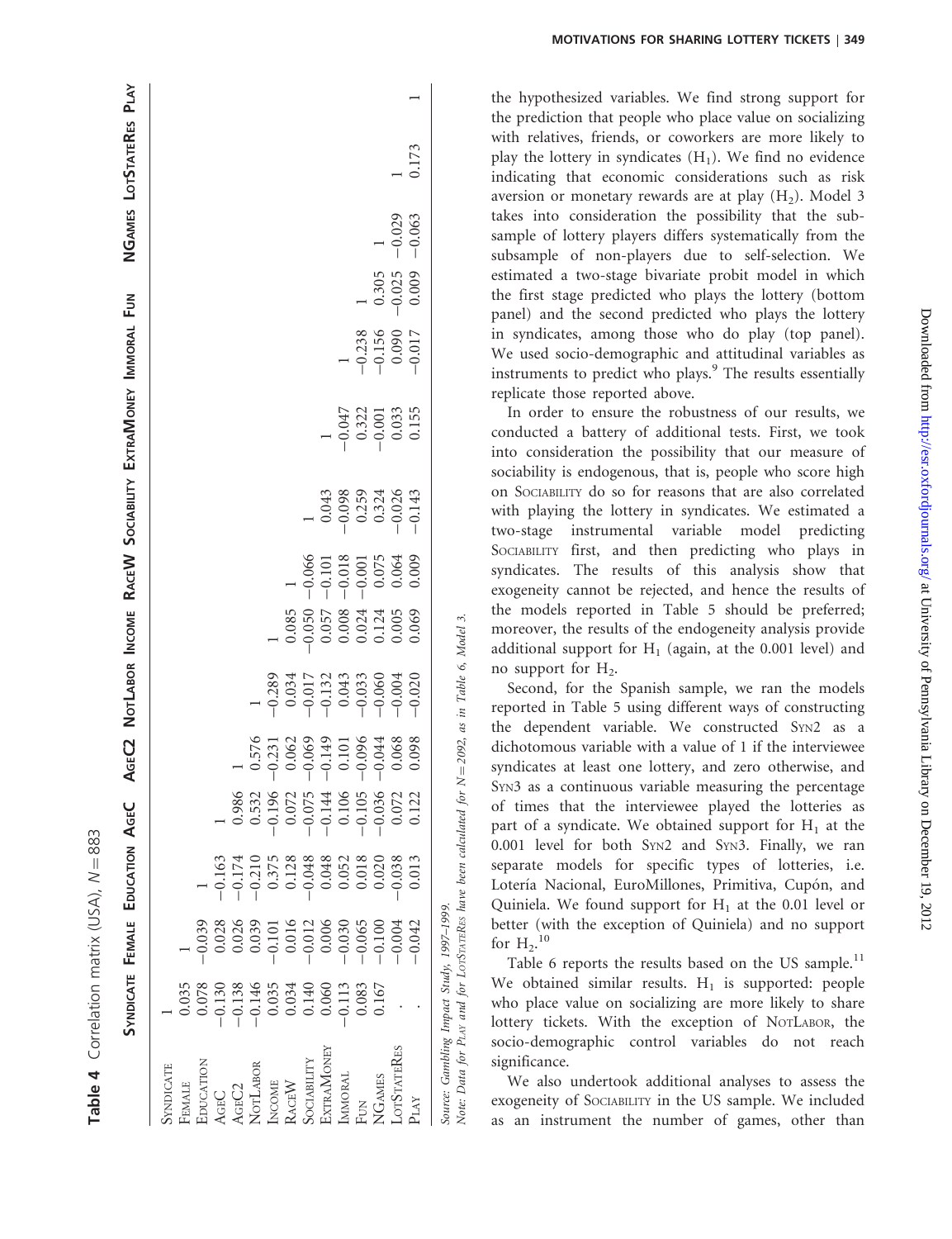| Table 5 Determinants of syndicating vs. playing alone (Spain) |  |  |  |
|---------------------------------------------------------------|--|--|--|
|---------------------------------------------------------------|--|--|--|

|                       |             | Model 1   |               |             | Model 2   |               | Model 3     |           |
|-----------------------|-------------|-----------|---------------|-------------|-----------|---------------|-------------|-----------|
|                       | $\beta$     | <b>SE</b> | <b>Impact</b> | $\beta$     | <b>SE</b> | <b>Impact</b> | $\beta$     | <b>SE</b> |
| $Y = SynolcatE$ (0-1) |             |           |               |             |           |               |             |           |
| FEMALE                | $0.529***$  | 0.101     | 0.18          | $0.543***$  | 0.103     | 0.19          | $0.500***$  | 0.116     |
| <b>EDUCATION</b>      | $0.095*$    | 0.036     | 0.19          | $0.093*$    | 0.037     | 0.19          | $0.078*$    | 0.036     |
| AGEC                  | $-0.066***$ | 0.017     | $-0.86$       | $-0.064***$ | 0.017     | $-0.85$       | $-0.065***$ | 0.016     |
| AGEC2/10              | $0.006**$   | 0.002     | 0.84          | $0.005**$   | 0.002     | 0.82          | $0.006**$   | 0.002     |
| <b>UNEMPLOYED</b>     | $-0.453$    | 0.247     | $-0.14$       | $-0.484$    | 0.252     | $-0.15$       | $-0.481*$   | 0.222     |
| <b>RETIRED</b>        | $-0.208$    | 0.183     | $-0.07$       | $-0.176$    | 0.186     | $-0.06$       | $-0.254$    | 0.163     |
| <b>INCOME</b>         | 0.037       | 0.032     | 0.09          | 0.036       | 0.032     | 0.09          | 0.003       | 0.038     |
| <b>SOCIABILITY</b>    |             |           |               | $0.254***$  | 0.064     | 0.25          | $0.215**$   | 0.074     |
| <b>RISKAVERSION</b>   |             |           |               | $-0.009$    | 0.054     | $-0.01$       | $-0.002$    | 0.047     |
| <b>EXTRAMONEY</b>     |             |           |               | $-0.085$    | 0.063     | $-0.09$       | $-0.111$    | 0.058     |
| <b>IMMORAL</b>        |             |           |               | $-0.109$    | 0.077     | $-0.07$       | $-0.089$    | 0.070     |
| FUN                   |             |           |               | $-0.042$    | 0.061     | $-0.04$       | $-0.090$    | 0.061     |
| <b>WASTE</b>          |             |           |               | $-0.020$    | 0.058     | $-0.02$       | 0.030       | 0.063     |
| <b>CONSTANT</b>       | $-0.090$    | 0.450     |               | $-0.402$    | 0.592     |               | 0.347       | 0.696     |
| $Z = P_{LAY} (0-1)$   |             |           |               |             |           |               |             |           |
| <b>WASTE</b>          |             |           |               |             |           |               | $-0.131**$  | 0.050     |
| <b>EXTRAMONEY</b>     |             |           |               |             |           |               | $0.122*$    | 0.054     |
| FUN                   |             |           |               |             |           |               | $0.173**$   | 0.052     |
| AGEC                  |             |           |               |             |           |               | 0.005       | 0.003     |
| <b>ECONDEPENDENT</b>  |             |           |               |             |           |               | $-0.513***$ | 0.103     |
| <b>INCOME</b>         |             |           |               |             |           |               | $0.074**$   | 0.028     |
| <b>CONSTANT</b>       |             |           |               |             |           |               | $-0.043$    | 0.304     |
| POTENTIAL BIAS        |             |           |               |             |           |               |             |           |
| /athrho               |             |           |               |             |           |               | $-0.876$    | 0.765     |
| rho                   |             |           |               |             |           |               | $-0.704$    | 0.386     |
| $N$ (valid cases)     | 802         |           |               | 802         |           |               | 1,038       |           |
| $N$ (uncensored)      |             |           |               |             |           |               | 802         |           |
| $N$ (censored)        |             |           |               |             |           |               | 236         |           |
| Pseudo- $R^2$ (adj)   | 0.074       |           |               | 0.084       |           |               |             |           |
|                       |             |           |               |             |           |               |             |           |

Source: Euronet\_06.

Note: Wald-test of independence:  $P = 0.20$ , which indicates that independence can not be rejected, and that the univariate probit model should be adequate.  $*P<0.05$ ,  $*P<0.01$ ,  $**P<0.001$ .

lotteries, that respondents play in order to account for the possibility that the more games people play, the more they may come to interact with other players, and thus, to appreciate the social value of playing together (this information was only available in the US questionnaire). Unlike in the Spanish case, the results indicate that SOCIABILITY is not exogenous in the US sample. Nevertheless, SOCIABILITY continues to be significant at the 0.001 level. In sum, our empirical results show robust support for a sociological explanation of syndicate play, even after controlling for self-selection and endogeneity biases. (The results for the different specifications of SYNDICATE, and these last additional analyses are available upon request to the first author.)

#### Discussion and Conclusions

We have argued that the best way to study why people buy lottery tickets, which are economic assets of negative expected value, is to study how they do it. This approach unveils the socially embedded dimension of lottery play. And even when most economic and sociological research on lottery play has glossed over the impact of networks of social relations on lottery participation, lottery administrators have not.<sup>12</sup>

Our empirical evidence, drawn from representative samples of the population of two different societies, indicates that above and beyond socio-demographic variables, people play the lottery in groups in order to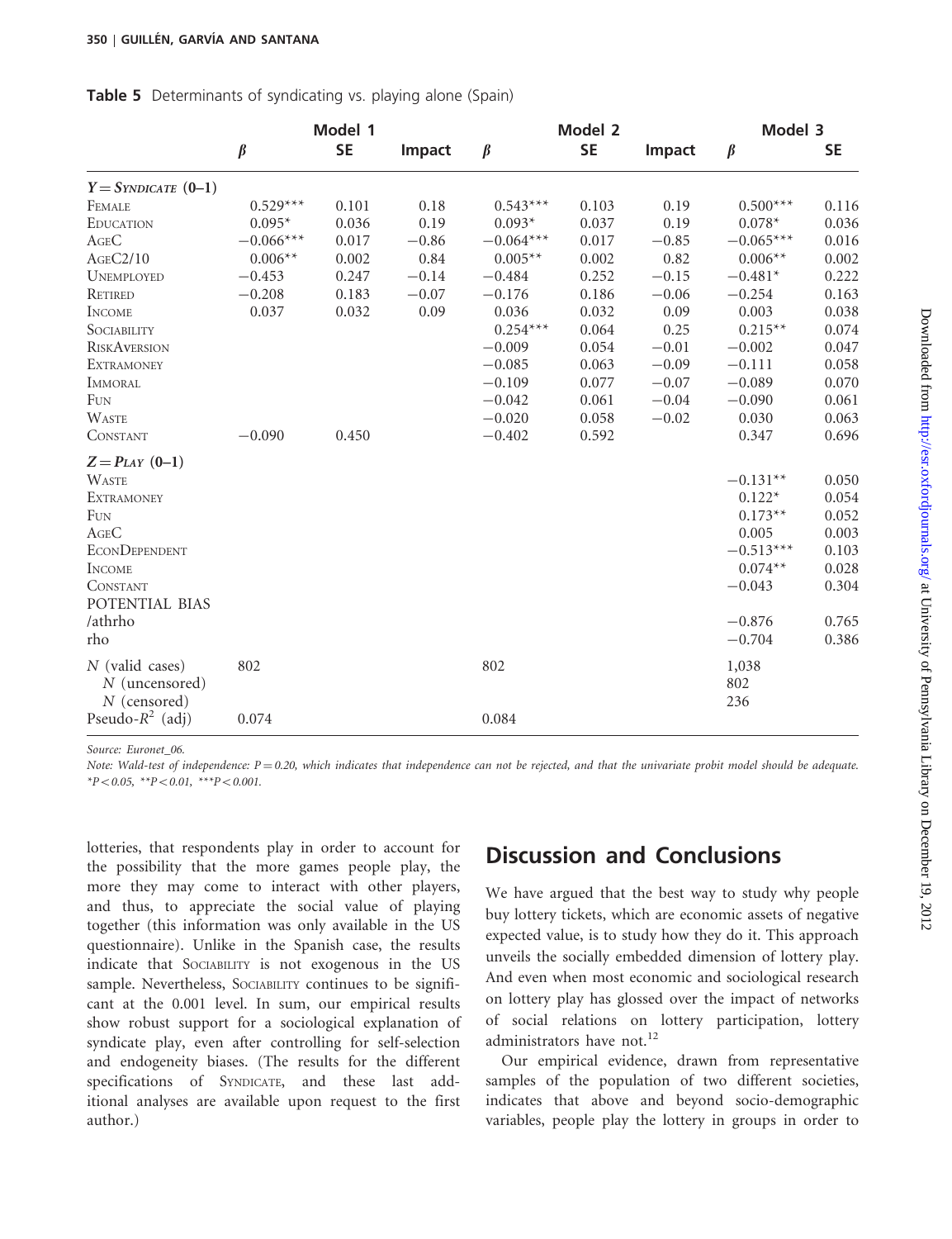|                          | Model 1    |           |         | Model 2    | Model 3   |         |             |           |
|--------------------------|------------|-----------|---------|------------|-----------|---------|-------------|-----------|
|                          | $\beta$    | <b>SE</b> | Impact  | $\beta$    | <b>SE</b> | Impact  | $\beta$     | <b>SE</b> |
| $Y = S$ YNDICATE $(0-1)$ |            |           |         |            |           |         |             |           |
| FEMALE                   | 0.053      | 0.102     | 0.02    | 0.071      | 0.105     | 0.02    | 0.094       | 0.109     |
| <b>EDUCATION</b>         | 0.046      | 0.035     | 0.08    | 0.055      | 0.036     | 0.09    | 0.048       | 0.036     |
| AGEC                     | 0.019      | 0.022     | 0.28    | 0.024      | 0.023     | 0.35    | 0.017       | 0.029     |
| AGEC2/10                 | $-0.003$   | 0.002     | $-0.33$ | $-0.003$   | 0.002     | $-0.34$ | $-0.003$    | 0.003     |
| <b>NOTLABOR</b>          | $-0.353*$  | 0.155     | $-0.09$ | $-0.387*$  | 0.163     | $-0.10$ | $-0.353*$   | 0.179     |
| <b>INCOME</b>            | 0.008      | 0.062     | 0.01    | 0.001      | 0.064     | 0.00    | $-0.029$    | 0.070     |
| <b>RACEW</b>             | 0.204      | 0.122     | 0.06    | 0.230      | 0.128     | 0.06    | 0.218       | 0.129     |
| <b>SOCIABILITY</b>       |            |           |         | $0.181***$ | 0.054     | 0.16    | $0.182***$  | 0.055     |
| <b>EXTRAMONEY</b>        |            |           |         | 0.039      | 0.059     | 0.03    | 0.033       | 0.058     |
| <b>IMMORAL</b>           |            |           |         | $-0.132$   | 0.070     | $-0.15$ | $-0.070$    | 0.122     |
| FUN                      |            |           |         | 0.082      | 0.062     | 0.07    | 0.082       | 0.061     |
| <b>CONSTANT</b>          | $-1.389**$ | 0.500     |         | $-1.903**$ | 0.606     |         | $-1.581$    | 0.837     |
| $Z = P_{LAY} (0-1)$      |            |           |         |            |           |         |             |           |
| <b>IMMORAL</b>           |            |           |         |            |           |         | $-0.417***$ | 0.034     |
| AGEC                     |            |           |         |            |           |         | $0.063***$  | 0.011     |
| AGEC2/10                 |            |           |         |            |           |         | $-0.006***$ | 0.001     |
| <b>NOTLABOR</b>          |            |           |         |            |           |         | $-0.209$    | 0.075     |
| <b>INCOME</b>            |            |           |         |            |           |         | $0.140***$  | 0.034     |
| <b>EDUCATION</b>         |            |           |         |            |           |         | $-0.001$    | 0.018     |
| FEMALE                   |            |           |         |            |           |         | $-0.140*$   | 0.056     |
| <b>RACEW</b>             |            |           |         |            |           |         | $-0.014$    | 0.065     |
| <b>LOTSTATRES</b>        |            |           |         |            |           |         | $0.857***$  | 0.093     |
| <b>CONSTANT</b>          |            |           |         |            |           |         | $-1.306***$ | 0.279     |
| /athrho                  |            |           |         |            |           |         | $-0.241$    | 0.388     |
| Rho                      |            |           |         |            |           |         | $-0.236$    | 0.366     |
| $N$ (valid cases)        | 900        |           |         | 883        |           |         | 2,092       |           |
| $N$ (uncensored)         |            |           |         |            |           |         | 876         |           |
| $N$ (censored)           |            |           |         |            |           |         | 1,216       |           |
| Pseudo- $R^2$ (adj)      | 0.02       |           |         | 0.037      |           |         |             |           |

Table 6 Determinants of syndicating vs. playing alone (United States)

Source: Gambling Impact Study, 1997–1999.

Note: Wald-test of independence:  $P = 0.535$ ,  $*P < 0.05$ ,  $*P < 0.01$ ,  $*P < 0.001$ .

cement and expand social relationships. Although sociability and an appetite for better odds are not mutually exclusive, we found no evidence of the latter being a distinguishing factor between people who play individually and in syndicates—nor, for the same token, of the urge to obtain extra money.

Our findings resonate with work in economic sociology emphasizing that social motivations help explain economic action, as it has been demonstrated in consumption decisions (Biggart, 1989; DiMaggio and Louch, 1998; Lamont and Molnár, 2001), international migration (Palloni and Massey, 2001), hiring, promotion, and performance (Fernández and Castilla, 2000), and inter-organizational collaborations (Ingram and Roberts, 2000; Powell et al., 1996), among many other phenomena. The case of syndicate play, however,

provides a unique window into the social motivations behind economic action because of its apparent irrationality, at least from an economic and agency perspective.

Our analysis is limited, though, in several respects. First, Spain and the United States are both rich postindustrial societies with largely urban populations engaged in service-sector economic activities. Having said that, their underlying patterns of social organization and culture are different (Inglehart et al., 2004). Thus, finding robust effects of sociability on syndicate play in two samples drawn from culturally and socially different countries boosts the credibility of our results.

A second limitation has to do with the small number of questions on the social and economic motivations of lottery play included in the surveys. This makes it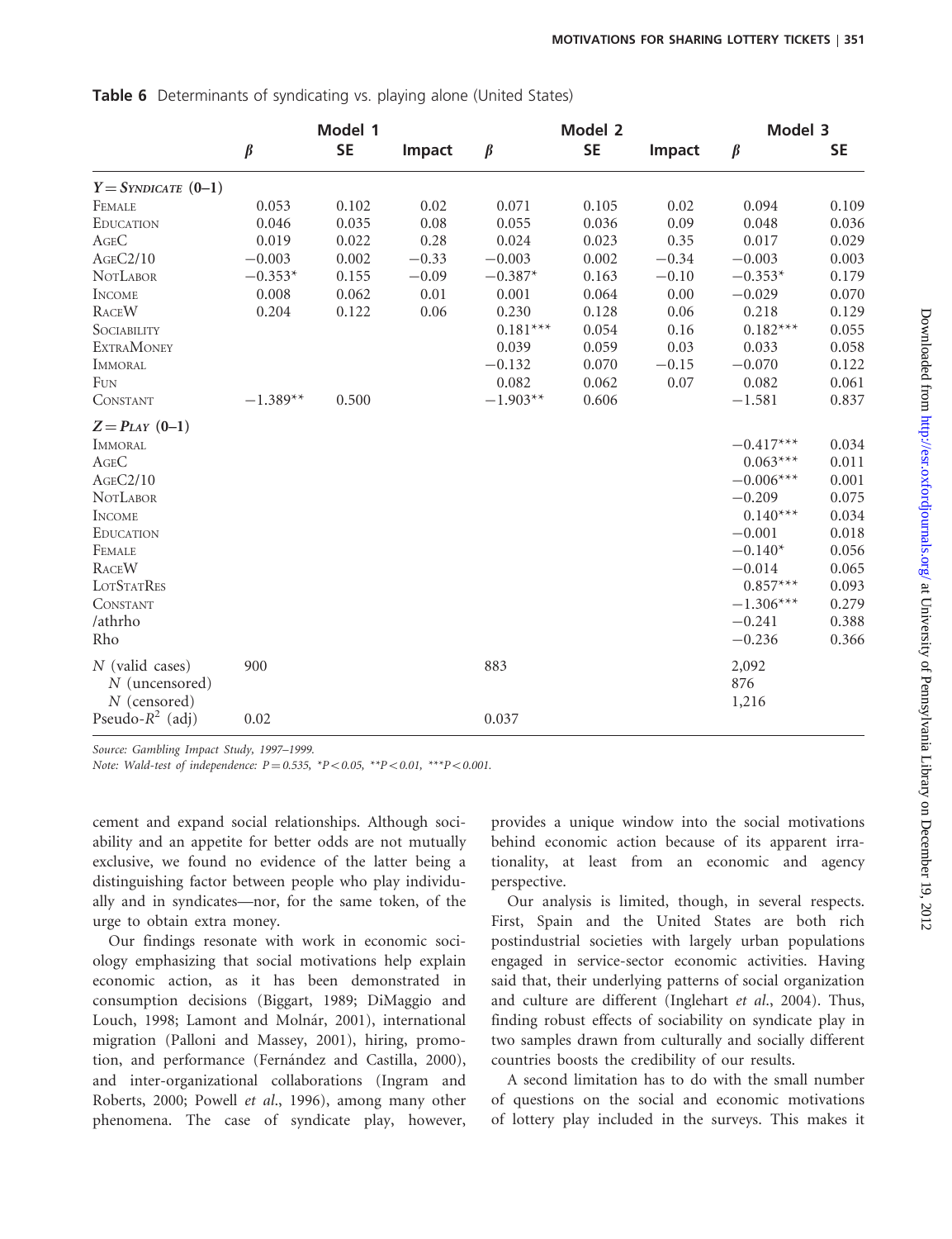difficult to assess and improve the construct validity of our key empirical indicators. Perhaps future surveys can be designed to include a battery of items that help build better empirical proxies for the key variables driving lottery play.

The third main shortcoming of the article has to do with the cross-sectional nature of the data. A panel study would be ideal to establish the causal effect of sociability on syndicate play net of any additional variables affecting both variables simultaneously. Another possibility would be to examine the effect on lottery play of an exogenous shock, such as an acute economic downturn. Still, we conducted tests for endogeneity and found that our results were not affected.

Future research can perhaps address these issues from other perspectives, and also explore other related topics of interest to economic sociologists, such as the potential impact of syndicate play on the regressivity of lotteries, i.e. the fact that the poor spend a higher share of their income on lottery tickets (e.g. Beckert and Lutter, 2009). Syndicate play could be neutral, or affect the regressivity of lotteries in both directions: it can allure into the game the relatively wealthy, and make lotteries be less regressive, or it can entice, lock-in, and increase the level of spending of the relatively poor. In general, syndicated or not, lottery play constitutes an ideal laboratory in which to examine the effect of sociological and economic variables on behaviour.

#### **Notes**

- 1. Data from the US and Spain come from the American Gambling Impact and Behavior Study, 1997–1999, and the EuroNet 06 survey. Both are described below. Data from the UK and Germany come from the UK 2000 Time Use Survey, and Beckert and Lutter (2007), respectively.
- 2. In the UK, 67 per cent of syndicate players share tickets with other household members, 23 per cent with people outside the household, and 10 per cent with other people. Among Spanish syndicate players, 73 per cent of them share their tickets with coworkers, 46 per cent with relatives, and 45 with friends and other people. Percentages of Spanish syndicate players do not add to 100 because their answers were not exclusive. Data come from the same sources quoted in footnote above.
- 3. These data come from the EuroNet\_06 survey, which will be extensively commented on later.
- 4. See the online edition of The Times of 18 May 2007, The Sunday Mail of 27 May 2007, and El País, 12 November 2003.
- 5. The following quotations come from the Spanish EuroNet\_05 qualitative survey.
- 6. See http://www.national-lottery.co.uk/player/p/help/ syndicates.ftl.
- 7. This is Survey No. 2778 of the ICPSR.
- 8. In fact, within the target group of lottery players, 33 per cent of them are lottery-only players, 31 per cent played one extra game, 21 per cent two extra games, and 9 per cent three extra games, and 6 per cent four or more extra games.
- 9. We chose the instrumental variables based on theoretical considerations. More concretely, it could be assumed that people who consider playing the lottery to be a WASTE of time and money would be less prone to play. Similarly, those who think of playing as an avenue to gain EXTRAMONEY will more likely play the lottery, very much like those who consider that playing is FUN. Regarding AGE, previous research has shown that there is an age threshold over which the relatively old might be driven to play in order to improve their economic status (e.g. Clotfelter and Cook, 1989, p. 97). Also, previous research suggests that lottery play increases with income in absolute terms, although it decreases in relative terms (e.g. Garvía, 2008, pp.  $100-107$ ). Finally, we hypothesize that economically dependent people (ECONDEPENDENT) will less prone to play than those who are not. We did not have a priori theoretical expectations about the effect of these variables on SYNDICATE. But regarding the potential concern that the variables included in the selection equation might impinge upon the results model, it should be noticed that none of the variables in the selection equation (with the single exception of AGE, which, nonetheless, was not significant in the selection model), attained significance in the second-stage equation predicting SYNDICATE. Finally, we dropped out some socio-demographic variables in the selection equation, such as FEMALE and EDUCATION in order to guarantee convergence of the bivariate probit model. The fact that these variables were not significant in a univariate model for PLAY shows that their omission in the selection model is unlikely to be consequential.
- 10. Similarly, we also ran some analyses using a different specification of AGE as a set of dummies.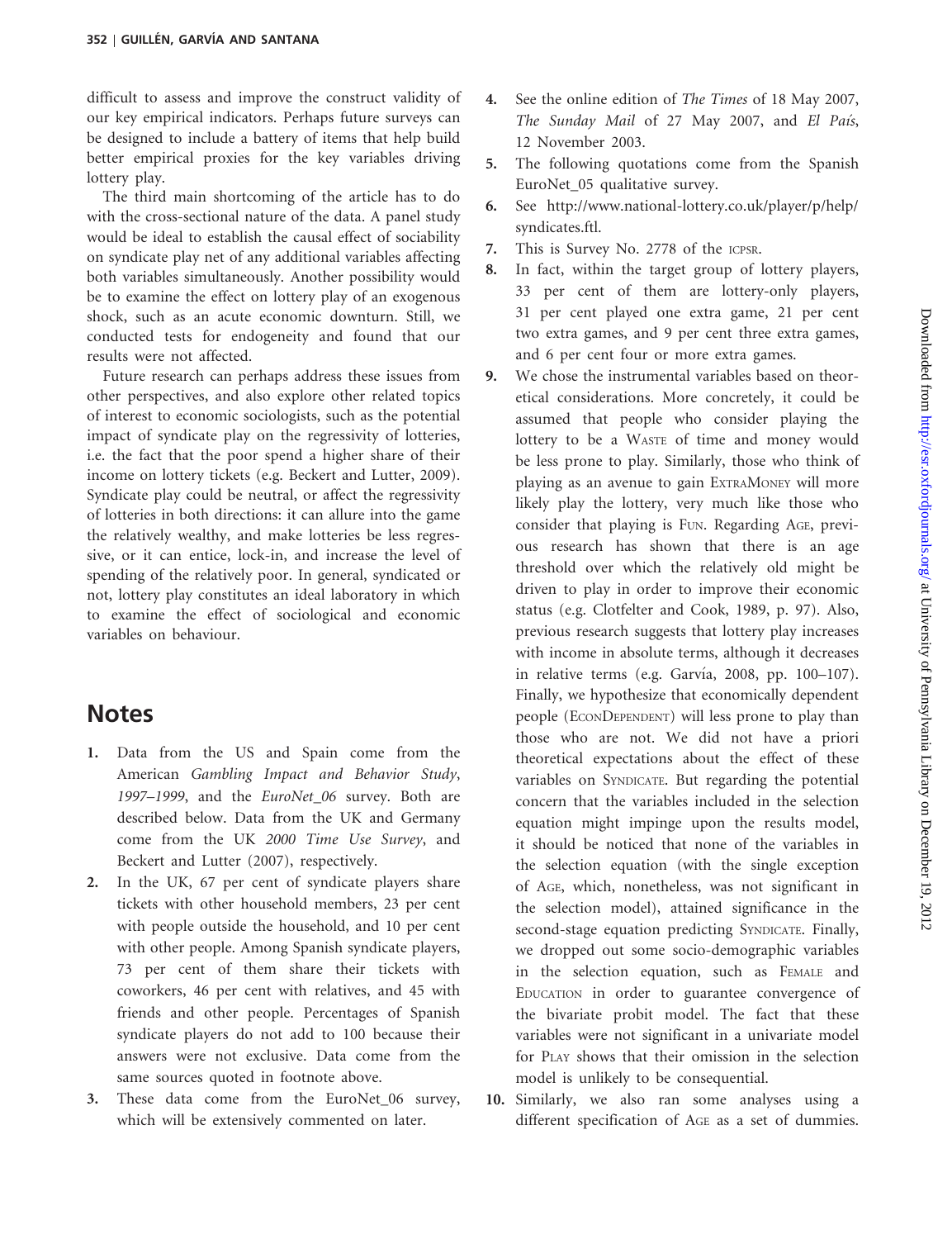Again, these analyses, available upon request, yielded similar results.

- 11. The reasons to include INCOME, AGE, and NOTLABOR in the selection equation for the US sample (Table 6) are basically the same as those elaborated in footnote 9. Although NOTLABOR is not exactly the same as the ECONDEPENDENT variable in the Spanish survey, they are conceptually very similar. Certainly, the variables included in the two questionnaires do not coincide, which hinders comparability. Thus, RACEW and LOTSTATRES are not meaningful in the Spanish case, but we introduced them, as well as FEMALE and EDUCATION, given the scarcity of variables in the participation model for the US data, and in order to attain convergence. Again, we had no a priori expectations about the effect of these variables on SYNDICATE.
- 12. Visit, for example, the official websites of the UK National Lottery, and the Westdeutsche Lotterien where players can download a template for syndicate agreements.

## Acknowledgements

We thank Randy Collins, Vit Henisz, and three anonymous reviewers of European Sociological Review for their helpful comments and suggestions. We are also very grateful to Alberto Lafuente, from STL.

# References

- Adams, D. J. (1996). Playing the Lottery: Social Action, Social Networks and Accounts of Motive. Doctoral Dissertation, Department of Sociology, University of Arizona.
- Adams, D. J. (2001). My ticket, my 'self': lottery ticket number selection and the commodification and extension of the self. Sociological Spectrum, 21, 455–477.
- Applebaum, E. and Katz, E. (1981). Market constraints as a rationale for the Friedman-Savage utility function. Journal of Political Economy, 89, 819–825.
- Beckert, J. and Lutter, M. (2007). Wer spielt hat schon verloren? Kölner Zeitschrift für Soziologie und Sozialpsychologie, 59, 241–271.
- Beckert, J. and Lutter, M. (2009). The inequality of fair play: lottery gambling and social stratification in Germany. European Sociological Review, 25, 475–488.
- Biggart, N. W. (1989). Charismatic Capitalism. Chicago: University of Chicago Press.
- Bloch, H. A. (1951). The sociology of gambling. American Journal of Sociology, 57, 215–221.
- Clotfelter, Ch. T. and Cook, P. (1989). Selling Hope. Cambridge, MA: Harvard University Press.
- Cohen, Ll. R. (2001). The lure of the lottery. Wake Forest Law Review, 36, 705–745.
- Collins, R. (2004). Interaction Ritual Chains. Princeton, NJ: Princeton University Press.
- Delhey, J. and Newton, K. (2003). Who trusts? The origins of social trust in seven societies. European Societies, 5, 93–137.
- Devereux, E. C. Jr. ([1949] 1980). Gambling and the Social Structure. Vol. 2, New York: Arno Press.
- DiMaggio, P. and Louch, H. (1998). Socially embedded consumer transactions: for what kinds of purchases do people use networks most? American Sociological Review, 63, 619–637.
- Durkheim, E. (1973). On Morality and Society. Chicago: University of Chicago Press.
- Farrell, L., Hartly, R., Lanot, G. and Walker, I. (2000). The demand for lotto: the role of conscious selection. Journal of Business and Economic Statistics, 18, 228–241.
- Fernandez, R. and Castilla, E. (2000). Social capital at work: networks and employment at a phone center. American Journal of Sociology, 105, 1288–1356.
- Fundación BBVA (2006). Capital Social, Confianza, Redes y Asociacionismo en 13 Paı´ses del Mundo. Madrid: Fundación BBVA.
- Garvía, R. (2007). Syndication, institutionalization, and lottery play. American Journal of Sociology, 113, 603–653.
- Garvía, R. (2008). Loterías. Un estudio desde la nueva sociología económica. Madrid: CIS.
- Glaeser, E. L., Laibson, D. and Sacerdote, B. (2002). An economic approach to social capital. The Economic Journal, 112, 437–458.
- Granovetter, M. (1985). Economic action and social structure: the problem of embeddedness. American Journal of Sociology, 91, 481–510.
- Granovetter, M. (2002). A theoretical agenda for economic sociology. In Guillén, M. F., Collins, R., England, P. and Meyer, M. (Eds.), The New Economic Sociology. New York: Russell Sage Foundation, pp. 35–60.
- Guillén, M. F., Collins, R., England, P. and Meyer, M. (2005). The revival of economic sociology. In Guillén, M. F., Collins, R., England, P. and Meyer, M. (Eds.), The New Economic Sociology. New York: Russell Sage Foundation, pp. 1–32.
- Hakansson, N. H. (1970). Friedman-Savage utility functions consistent with risk aversion. Quarterly Journal of Economics, 84, 472–487.